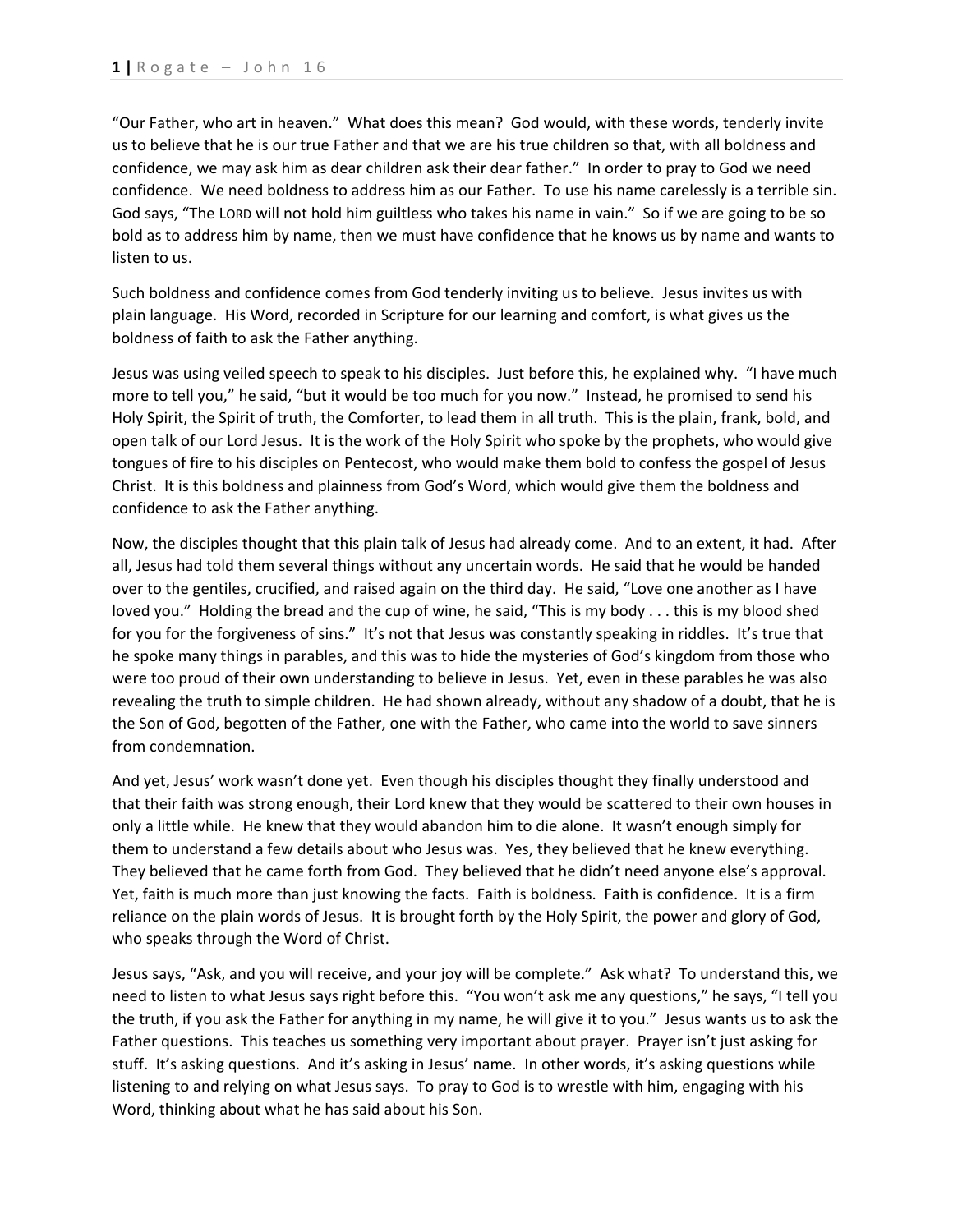For example, let's say you find out you have a deadly disease, or you are undergoing surgery in which you might not make it out. Or perhaps you are facing death in some other way. Of course, you should have every confidence to ask God to heal you, to save you, to prolong your life. But Jesus is teaching you to do something even more than this. He is teaching you to talk to God while interacting with God's Word. You listen to what God's Word says about death, that it is his judgment on sin, that all people, born in sin, deserve both physical and eternal death. You learn to examine yourself according to the Ten Commandments, repenting of your sins in the face of judgment. And you also listen to what God says about his Son, that he has died for your sins, that he was raised again to give you eternal life, that he promises to raise you up on the last day. You chew on these words from Scripture, such as, "Christ Jesus came into this world to save sinners," or "All who call on the name of the Lord will be saved," or "The Lord has laid on him the iniquity of us all," or "Blessed is the man who fears the Lord . . . May you see your children's children," or "I will not die, but I will live, and I will tell of the works of the Lord." You thereby interact with God. You ask him about these words. And all the while, you draw from these words of God strength, boldness, and confidence.

Consider how such a prayer is expressed in Psalm 6. David asks God not to be angry with him, not to correct him with wrath and fury, but to be kind to him. He admits that he is weak and miserable. So he says, "Hear me, O LORD, because I'm shaken to my bones; my spirit is terribly upset. O LORD, how long will you wait?" With such boldness and confidence, David speaks to God as a child to his father. He then asks him to rescue him and save him because of his mercy. And he gives the reason for why he wants to live: "Can anyone in the grave praise you?" This is why he desires life. It is so that he can continue to confess the name of the Lord, to speak of his mercy and salvation to his children and to others. And so this is what he does. Psalm 6 concludes by asserting, against the taunts of unbelievers who doubt God's goodness, that God has indeed heard his cry for mercy and that he accepts his prayer.

This is the kind of asking Jesus is talking about. It isn't just asking God to take away the cancer or to let the surgery go well or to turn away those who ridicule our faith in him. Of course, it certainly includes these things. But prayer includes interacting with God's Word and promise. It includes asking him when he will act on his promises. It includes reasserting that God's promises are sure, true, and already fulfilled, even as you continue to wait to see them in full. Again, this is why Jesus says, "Ask, and you will receive, and your joy will be complete." Your joy comes about by the plain words of Jesus, and your prayer rests on these plain words of Jesus. As you pray, you are learning to bear afflictions with the certain confidence that you will have full joy in your crucified and risen Lord.

Last week we heard that Jesus is our Advocate with the Father. Another term the Bible uses is mediator. Jesus is our Mediator. In the world, when two parties are going to court, the judge orders them to go through mediation. The mediator then tries to get both parties to come to some kind of agreement so that it doesn't have to go to trial. The parties don't sit down alone together. Each has his lawyer to advocate for him, and they use the mediator to talk to one another. This is because they are at odds with each other. There is a wall of hostility.

But our Lord isn't this kind of a mediator. Jesus doesn't use the law as a way to get enemies to be reasonable. No, he fulfilled the law and established peace. In fact, he himself is our peace. St. Paul says that we who were far off, torn away from God's goodness, have been brought near by the blood of Christ. He has broken down the wall of hostility that stood between sinners and the holy and righteous God. It is on the basis of this that Jesus says, "I don't say that I will ask the Father for you, because the